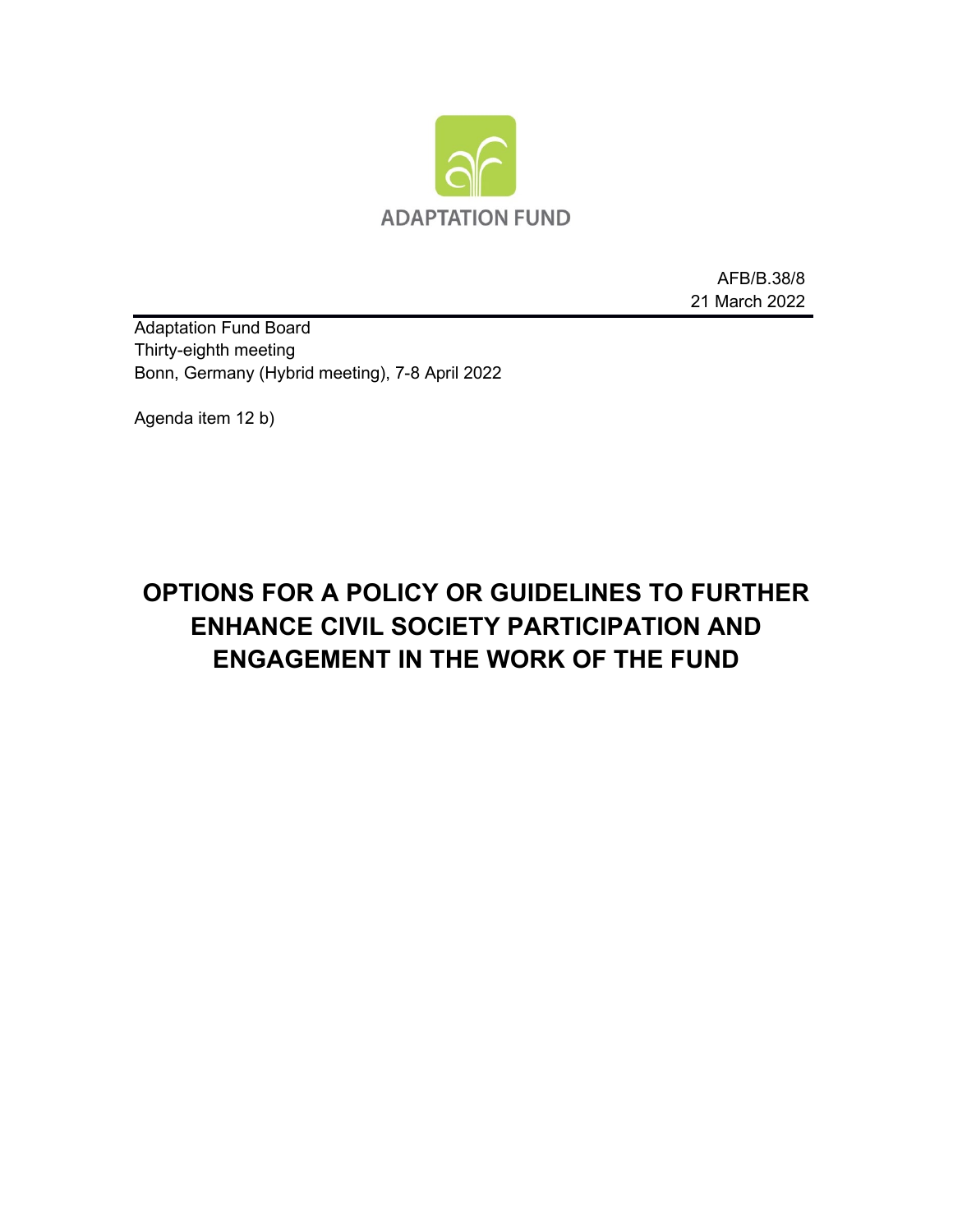## **Background**

1. The Adaptation Fund (the Fund) has recognized the importance of its engagement with civil society as well as contributions of civil society to the Fund's work. While several aspects of the Fund's engagement with civil society have been considered best practice, the Board acknowledged, at its thirty-third meeting, the importance of further enhancing the participation of civil society in the work of the Board.

- 2. The Board, at its thirty-third meeting, decided to request the secretariat:
	- a) *To explore, in consultation with civil society and drawing lessons from other climate funds, options to further enhance civil society participation and engagement in the work of the Board; and*
	- b) *To prepare a document and submit it to the Board for consideration at the thirty-fourth meeting.*

*(Decision B.33/54)*

3. Pursuant to Decision B.33/54, the secretariat presented document AFB/B.34/11 to the Board at its thirty-fourth meeting, which contains potential options for the Board to enhance civil society participation and engagement in the work of the Board considering the current practices of the Board, the practices of other climate funds, the observations and recommendations that had been received from the *Adaptation Fund NGO Network[1](#page-1-0)* and their financial, operational and legal implications of the potential options.

4. The Board had a limited time to discuss the information presented in document AFB/B.34/11 and decided:

- *a) To provide the secretariat with comments on the options provided in document AFB/B.34/11 during the intersessional period between its thirty-fourth and thirty-fifth meetings; and*
- *b) To request the secretariat to present a document which compiles comments and input received from the Board to the thirty-fifth meeting of the Board for consideration.*

*(Decision B.34/51)*

5. Pursuant to Decision B.34/51, the secretariat prepared and circulated a survey on the subject matter to the Board during the intersessional period between its thirty-fourth and thirtyfifth meetings. The secretariat presented a document containing a compilation of responses and comments collected by the survey.

<span id="page-1-0"></span><sup>1</sup> The Adaptation Fund (AF) NGO Network announced the change of its organizational name to the "Adaptation Fund (AF) Civil Society Network", through its [Draft Governance Arrangements](https://af-network.org/sites/default/files/2021-10/Draft%20governance%20arrangements%20AF%20Civil%20Society%20Network.pdf) issued on 19 October 2021.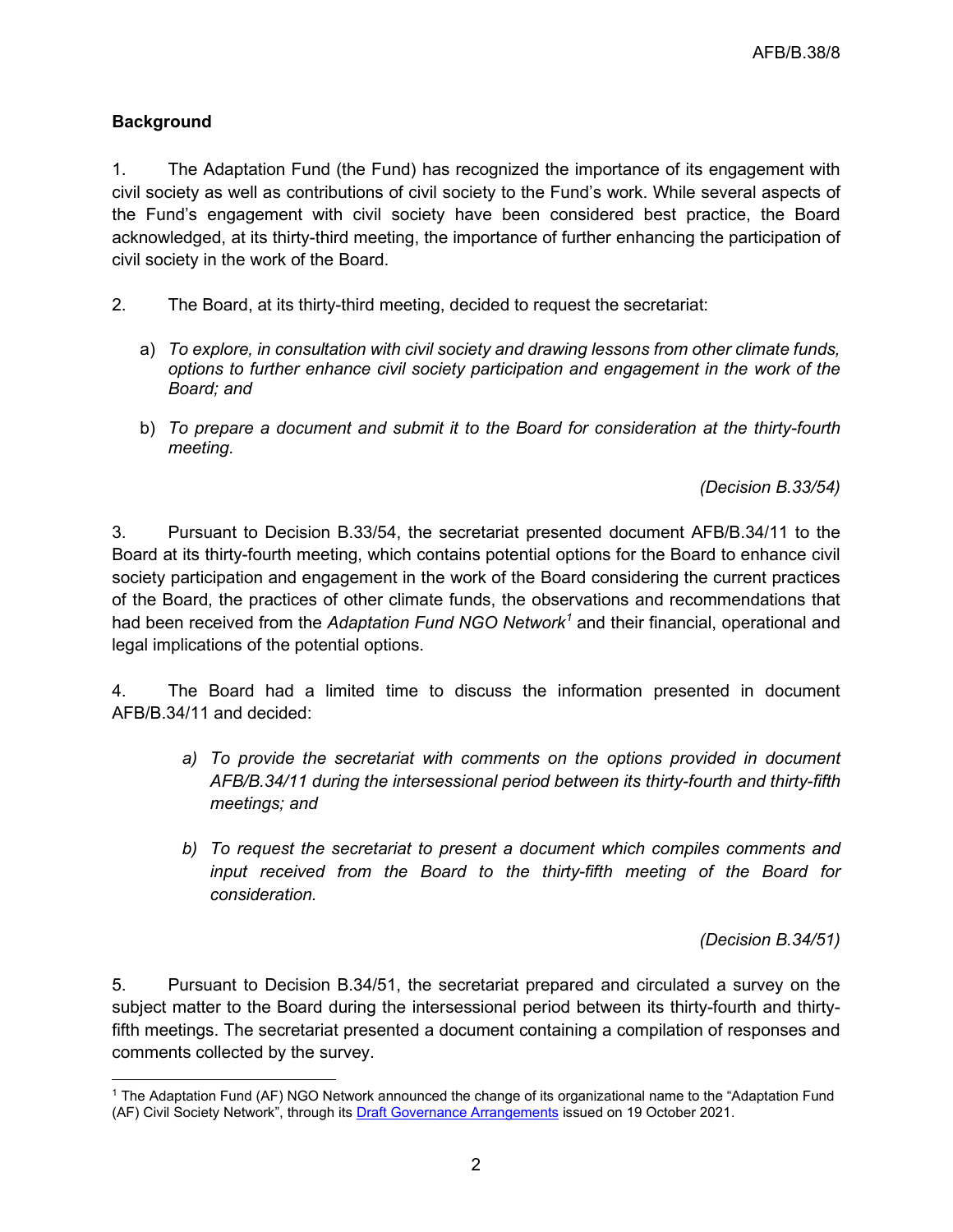6. Due to the limited time and opportunities to exchange on complex topics in Board meetings organized virtually during the COVID-19 pandemic, this agenda item was not taken up at the first and second sessions of the thirty-fifth meeting of the Board and was presented at the thirty-sixth meeting instead.

7. At its thirty-sixth meeting, the Board discussed the initial survey results presented in document AFB/B.36/7 and decided to request the secretariat:

- *a) To resubmit the initial survey including the updated questions among the Board members and alternates, during the intersessional period between its thirty-sixth and thirty-seventh meetings, which reflect the Board's discussions held at its thirty-sixth meeting, including on the need of defining civil society organizations;*
- *b) To conduct a study on the need for a policy for civil society engagement with the* Adaptation Fund, taking into account the practices and policies of other climate funds;
- *c) To present a document containing the outcome of the work as referred to in subparagraphs (a) and (b) above for the Board's consideration at its thirty-seventh meeting.*

*(Decision B.36/44)*

8. Pursuant to Decision B.36/44, the secretariat prepared and circulated the second round of the survey on the subject matter to the Board during the intersessional period between its thirtysixth and thirty-seventh meetings. The secretariat also conducted the study on the need for a policy for civil society engagement with the Fund. At the twenty-seventh meeting of the Board, the secretariat presented the results and analysis of the second round of the Board survey and the study on the need for a policy for civil society engagement with the Fund, taking into account the practices and policies of other climate funds.

9. At its thirty-seventh meeting, the Board considered options to further enhance civil society participation and engagement based on the results of the Board survey and the study on the need for a policy for civil society engagement presented in document AFB/B.37/8 and decided:

- *(a) To request the secretariat, with a view to enhancing the Adaptation Fund's collaboration with civil society:* 
	- *(i) To continue engaging with civil society and other stakeholders for their active contribution to the process of reviewing the existing and emerging policies and procedures of the Adaptation Fund (the Fund);*
	- *(ii) To create a dedicated section on the Fund's website related to the Fund's engagement with stakeholders, including civil society, and update it as the discussions on stakeholder engagement evolve;*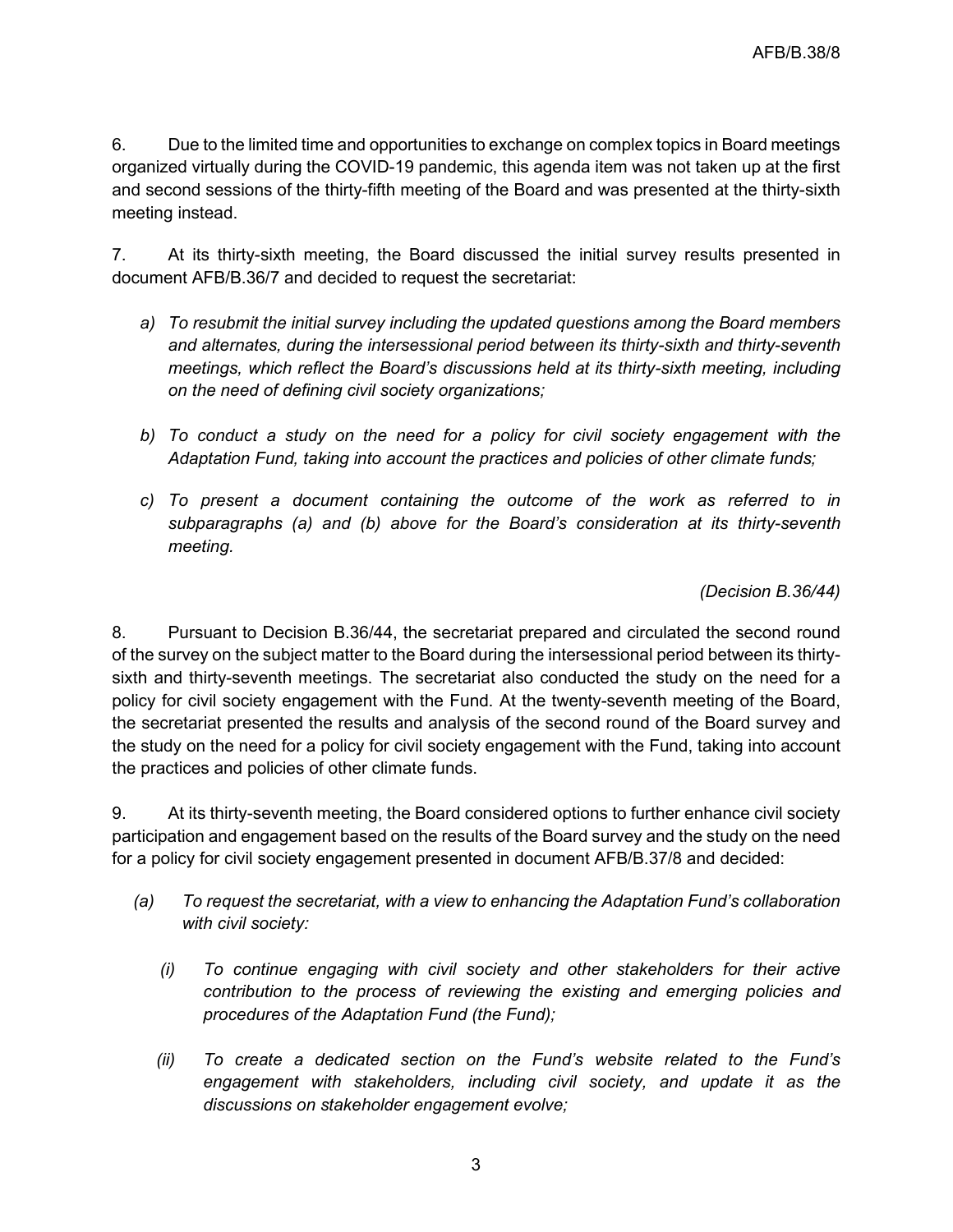- *(iii) To invite civil society members to the Fund's readiness workshops and webinars and consider organizing a session dedicated to civil society engagement, as appropriate and within budget;*
- *(b) To request the secretariat to prepare a draft outline of a policy or guidelines on civil society engagement, taking into account the findings of the survey results and the study on the need for the policy, as contained in document AFB/B.37/8, as well as the Board's discussions at its thirty-seventh meeting, and to present it for the Board's consideration at its thirty-eighth meeting.*

*(Decision B.37/42)*

10. In this document, the secretariat presents a draft outline of a policy or guidelines on civil society engagement for the Board's consideration.

### **Rationale and objective for a policy or guidelines on civil society engagement**

11. Civil society engagement is an important feature of the Fund that is recognized by the Fund's Medium-Term Strategy 2018 – 2022 (MTS) and reflected in the Fund's existing practices as set out in the Fund's policies and rules. The MTS suggests exploring modalities for greater collaboration between the Fund and civil society. The Adaptation Fund Civil Society Network<sup>[2](#page-3-0)</sup> has also recommended to enhance collaboration with civil society in the work of the Board and has presented specific recommendations to the Board. After considering those recommendations and sharing their views through a survey, the Board discussed the need for a definition of civil society and for a policy on civil society engagement in the work of the Fund. To further consider these questions, the Board requested the secretariat to prepare a study on the need for a policy on civil society engagement that takes into account the practices and policies of other climate funds.

12. The study on the need for a policy on civil society engagement, as contained in document AFB/B.37/8, finds that the Fund's practices are largely aligned with those of other climate funds. The Fund's demonstrated commitment to civil society engagement is reflected in its multiple practices and policies that allow for civil society participation on both the Board and project/programme levels. In independent evaluations<sup>[3](#page-3-1)</sup>, the Fund has been recognized to have set standards and best practices in the areas of transparency. With regard to civil society participation in the work of the Board, the Adaptation Fund (AF) is the only climate fund that organizes a Dialogue with Civil Society as a standing agenda item at each Board meeting, with content and format of the Dialogue being decided by the AF Civil Society Network.

13. Looking at the practices of other climate funds, the study also finds that the Adaptation Fund is the only fund which does not have a main policy or guidelines that contains all relevant

<span id="page-3-0"></span><sup>2</sup> Ibid.

<span id="page-3-1"></span><sup>&</sup>lt;sup>3</sup> See for example, the [Independent Evaluation of the Adaptation Fund –](https://www.adaptation-fund.org/document/independent-evaluation-adaptation-fund-second-phase-evaluation-report-final-edited-version/) Second Phase Evaluation Report & [Independent Evaluation of the Adaptation Fund –](https://www.adaptation-fund.org/document/independent-evaluation-of-the-adaptation-fund-first-phase-evaluation-report/) First Phase Evaluation Report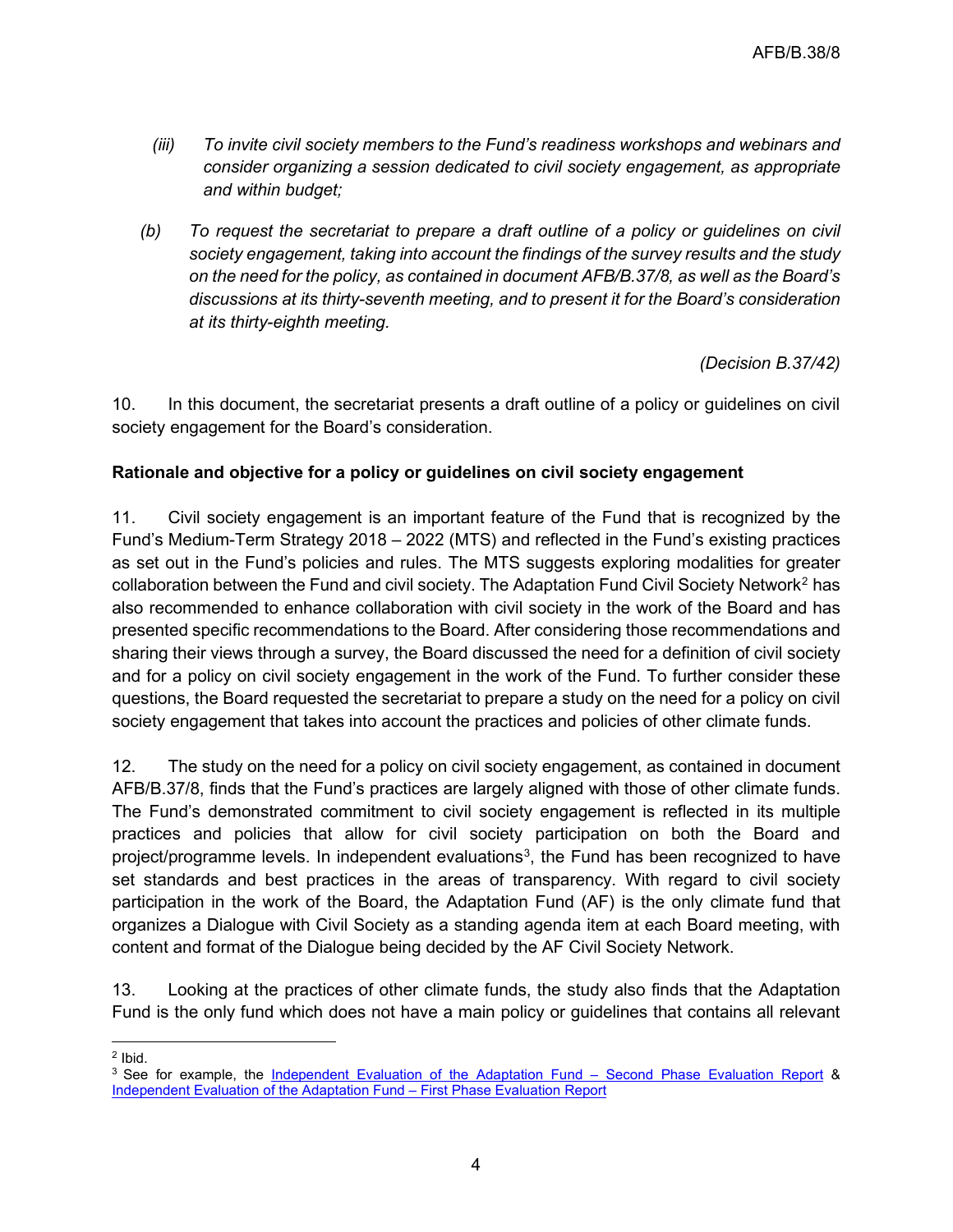rules and practices on civil society engagement, nor a definition of civil society in the context of its work. Having considered the study, the Board decided to explore the option to develop a comprehensive policy or guidelines on civil society engagement in the Fund to further advance the Fund's collaboration with civil society, as set out in the MTS.

14. Based on the findings of the study, the purpose for developing a comprehensive policy or guidelines for civil society engagement is to:

- a) set a clearer vision and reinforce the Fund's continued commitment to civil society engagement;
- b) provide an opportunity for the Fund to streamline in a consistent and comprehensive manner the existing policies and practices together and add new elements that are decided by the Board based on the recommendations by the AF CSO Network;
- c) increase the visibility and communication of the Fund's commitment and practices on civil society engagement;
- d) provide the possibility to review and update it when needs arise to stay aligned with international best practices; and
- e) further define civil society in the work of the Fund.

## **Draft outline of a policy or guidelines on civil society engagement**

15. The Adaptation Fund's existing policies and practices capture features on civil society engagement in the work of the Board and related decision-making processes and in the design and implementation of projects and programmes. There could be two options for a Fund's policy or guidelines for civil society engagement. First option is to compile these existing policies and practices on all Fund levels in one document and complement them with an overarching vision statement and related principles. This allows to identify potential gaps and adopt additional elements to close them. This approach would be broadly similar to the Global Environment Facility (GEF)'s ["Updated vision to enhance civil society engagement with the GEF"](https://www.thegef.org/sites/default/files/council-meeting-documents/EN_GEF.C.53.10.Rev_.01_CSO_Vision_0.pdf) (2017), a main document designed to complement and reinforce other key dimensions of civil society engagement with the GEF, including in the design and implementation of GEF projects and programs. Rather than a policy, it functions as vision document that outlines a vision statement and specific principles and objectives for civil society engagement with the GEF.

16. The other option for the Fund would be to take the approach similar to those of the Green Climate Fund (GCF) and Climate Investment Funds (CIFs) that have adopted guidelines to govern the civil society engagement on the level of their governing bodies and related decision-making bodies<sup>[4](#page-4-0)</sup>, while the broader stakeholder engagement on the project/programme level is governed in other relevant policies such as environmental and social, gender and indigenous peoples policies. A full overview of multilateral climate funds' relevant policies and guidelines on civil society engagement is contained in **Annex II** to this document.

<span id="page-4-0"></span><sup>4</sup> See the GCF's ["Guidelines relating to the observer participation, accreditation of observer organizations and](https://www.greenclimate.fund/document/guidelines-relating-observer-participation-accreditation-observer-organizations-and)  [participation of active observers"](https://www.greenclimate.fund/document/guidelines-relating-observer-participation-accreditation-observer-organizations-and) and the CIFs' "Guidelines for inviting representatives of civil society to observe [meetings of the CIF Trust Fund Committees"](https://www.climateinvestmentfunds.org/sites/cif_enc/files/meeting-documents/guidelines_for_inviting_reps_of_civil_society_to_cif_tfc_meetings_042009_english_0.pdf).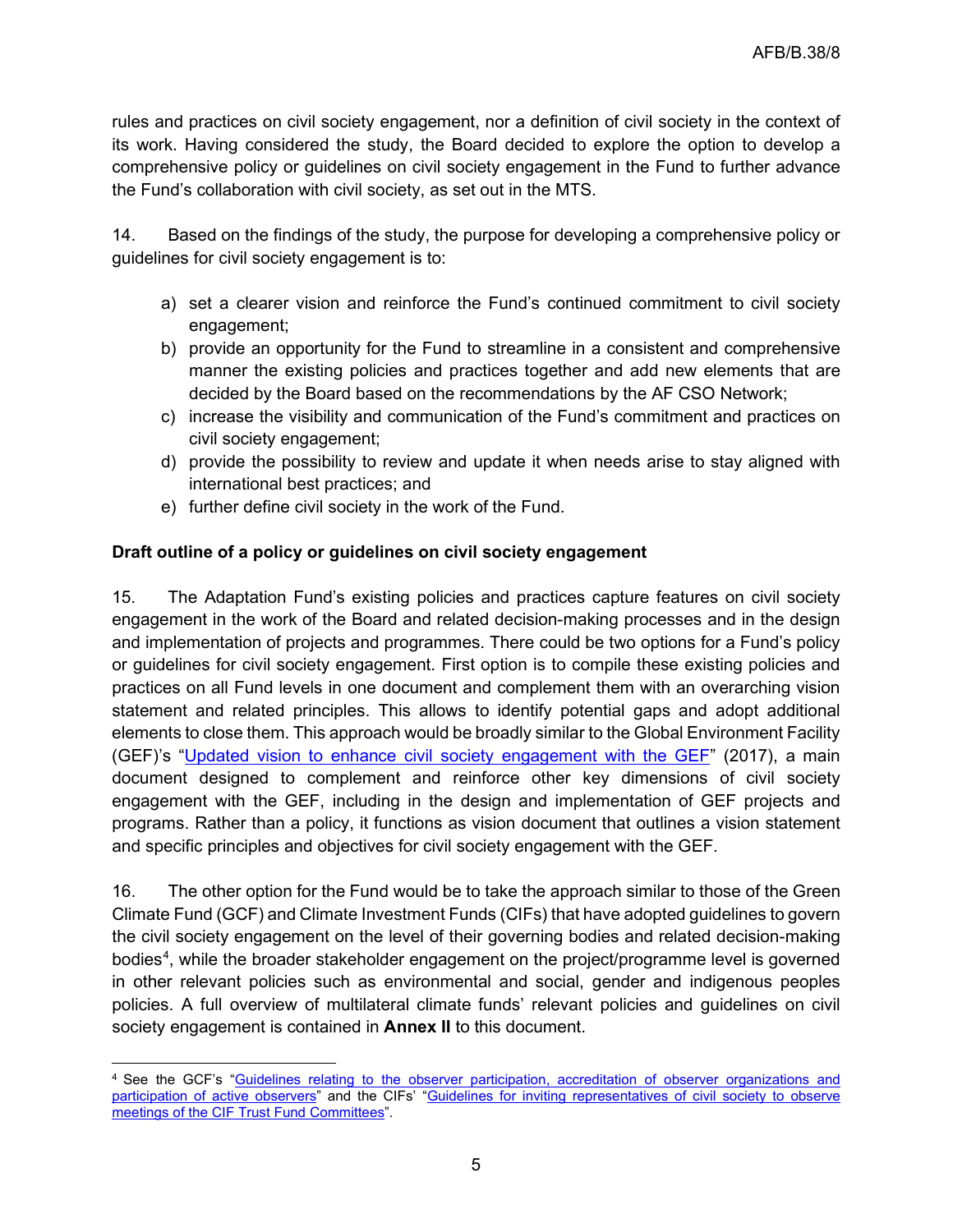17. The secretariat proposes to take the first option of developing a vision and guidelines document for enhanced civil society engagement and participation in the work of the Fund, similar to the GEF's model. The draft outline of the proposed Adaptation Fund Vision and Guidelines for Civil Society Engagement below includes both the relevant Fund's existing policies and practices, as well as the relevant recommendations from the AF Civil Society Network that received "majority support" in the Board survey. An overview of the second round of the survey results and the relevant existing policies and practices by the Fund is presented in **Annex I to this document.**

18. As presented at the thirty-seventh meeting of the Board, some of the recommended items from the AF Civil Society Network are not in line with the existing policies of the Fund and therefore, the amendment of the existing policies such as the *[Rules of Procedure](https://www.adaptation-fund.org/wp-content/uploads/2018/04/Rules-of-procedure-of-the-Adaptation-Fund-Board.pdf) of the Board* and *[Open Information Policy](https://www.adaptation-fund.org/wp-content/uploads/2015/01/Open%20Information%20Policy.pdf)* would be required, if the Board decides to implement those items. Pursuant to *XVIII. Amendments to Rules of Procedure* (paragraph 64), amendments to the Rules of Procedure must be formally approved by the Conference of the Parties serving as the meeting of the Parties to the Kyoto Protocol (CMP). In this regard, the recommended items by the AF Civil Society Network that received "majority support" and "divided opinions" in the Board survey are included along with the relevant Fund's existing policies and practices in the proposed draft outline (**Table 1**). Those items that received "divided opinions" and require the amendment of the *Rules of Procedure* and the items that received "majority opposition" are listed in **Table 2** and **Table 3, respectively**.

**Table 1.** Proposed draft outline of the Adaptation Fund Vision and Guidelines for Enhanced Civil Society Engagement

#### **Overview**

- Vision, principles and objectives
- Formulate a vision statement based on the Fund's mandate and relevant CMP/CMA decisions, Board decisions, and the MTS
- Formulate principles and objectives for civil society engagement with the Fund on all levels
- *[New element proposed by civil society]* Engaging for active contribution of civil society and other stakeholders to the process of reviewing the existing and emerging policies and procedures of the Fund (Approved by decision B.37/42)
- *[New element proposed by civil society]* Develop a definition of civil society (Q 7.1, Divided opinion)
- *[New element proposed by civil society]* Engaging with other stakeholders such as private sector (Q 7.3, Majority support)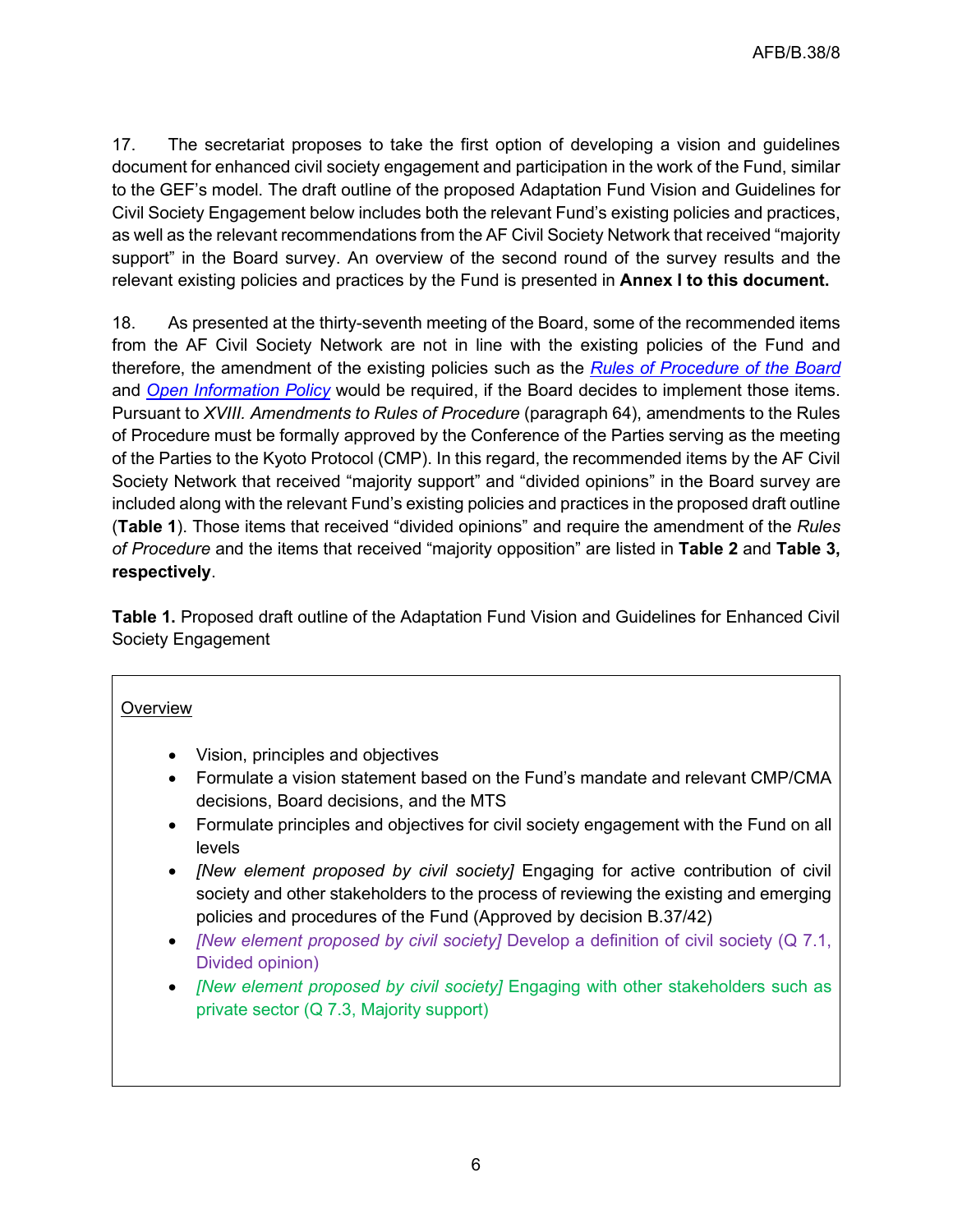Civil society engagement in the work of the Board

a) Observer participation in Board meetings

- Existing process and guidelines in line with *[Rules of Procedure](https://www.adaptation-fund.org/wp-content/uploads/2018/04/Rules-of-procedure-of-the-Adaptation-Fund-Board.pdf)* (incl. paras 31 34 on observers, incl. roles and responsibilities of observers)
- Dialogue with civil society: Organization of the dialogue with civil society as a standing agenda at each Board meeting (Existing practice to be codified)
- Closed meetings: Process and guidelines based on the Fund's Open Information Policy and Rules of Procedure of the Board (paras. 19 – 20)
	- *[New element proposed by civil society]* More explicit disclosure of reasons for closed sessions (Q 3.1, Majority support)
- b) Transparency of Board proceedings
	- *Existing practice: Documents posted on Fund's website and livestreaming of Board meetings*
	- *Existing practice:* Retention of written records of the Board and recordings of proceedings *(Rules of Procedure, para. 25)*
	- *[New element proposed by civil society]* Recording and archiving of the Board meetings on the Fund's website (Q 2.1, Divided opinion)

Participation in other decision-making processes of the Board

- Intersessional decisions: outline current practice
	- *[New element proposed by civil society]* Solicitation of stakeholder input for intersessional decision-making (Q 6.1, Divided opinion)
- Civil society engagement in policy development and review through stakeholder consultation processes (e.g., MTS I and MTS II)

Civil society engagement in the design and implementation of AF projects and programmes

- Existing policies and practices in line with the Fund's *Operational Policies and Guidelines (OPG)*, *Environmental and Social Policy (ESP) and Gender Policy (GP)*
	- Providing facilities that will enable interested stakeholders to publicly submit comments about proposals" (*Operational Policies and Guidelines*, paragraph 89)
	- Fund's Ad Hoc Complaint Handling Mechanism (ACHM)
- *[New element proposed by civil society]* Summary of project proposals in the respective countries' official languages (Q 5.1, Majority support)
- *[New element proposed by civil society]* Inviting civil society members to the Fund's readiness workshops and including a session dedicated to civil society engagement in the Fund's readiness workshops and webinars (Approved by decision B.37/42)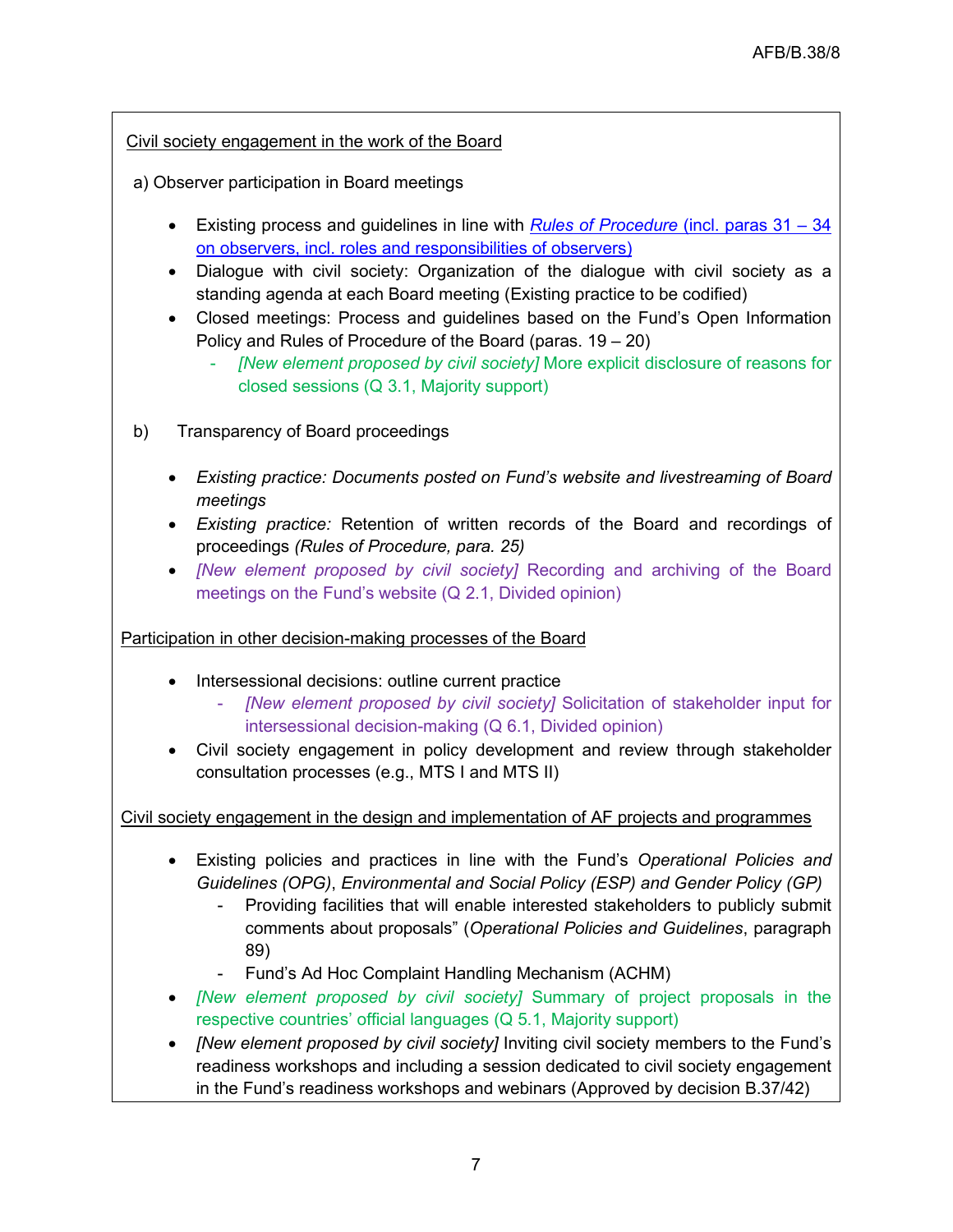### Enhanced communication

- *[New element proposed by civil society]* Creating a dedicated section related to the Fund's engagement with civil society on the Fund's website (Approved by decision B.37/42)
- *[New element proposed by civil society]* Provision of country-specific information on the Fund's website (Q 5.3, Majority support)

**Table 2.** Recommendations from the AF CSO Network, which received "divided opinions" in the Board survey and that would require the amendment of the Rules of Procedure for their implementation

- Establishing the status of the elected active civil society observers (Q 4.1, Divided opinion)
- Establishing the Fund's own observer accreditation process (Q 4.5, Divided opinion)

**Table 3.** Recommendations from the AF CSO Network, which received "majority opposition" in the Board survey

- Allocation of travel budgets for the active civil society observers to participate in the Board meetings (Q 4.3, Majority opposition)
- Allowing the active civil society observers to attend closed meetings (Q 4.2, Majority opposition)
- Solicitation of stakeholder input on (re-)accreditation (Q 6.3, Majority opposition)

#### **Next steps**

19. The Board may wish to consider the information and options presented in this document and decide to request the secretariat to develop an *Adaptation Fund Vision and Guidelines for Enhanced Civil Society Engagement*, based on the proposed outline. The Board may also wish to further continue the discussions on those proposed elements that are not included in the draft outline including those would require substantial revision of the Fund policies and procedures.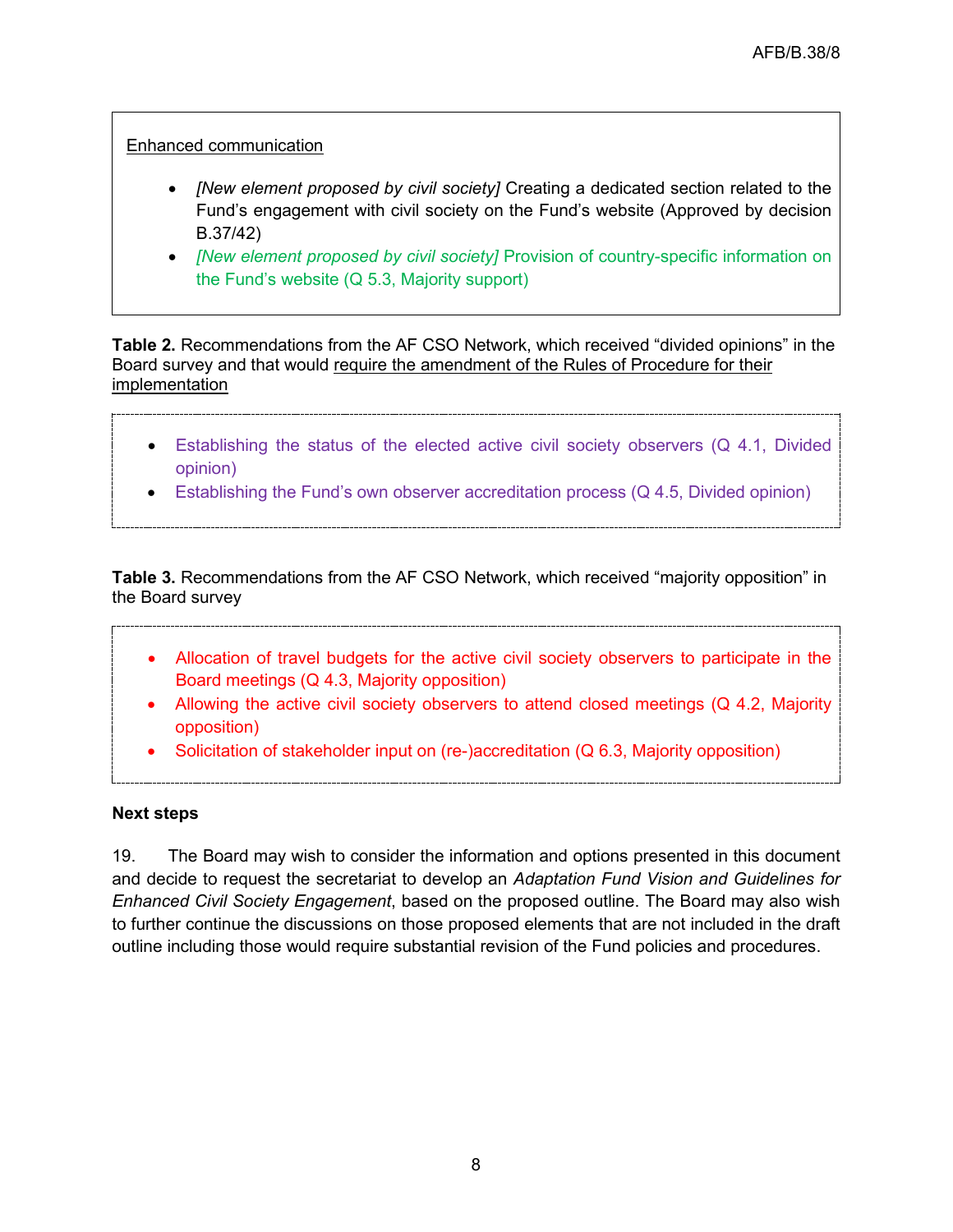#### **Recommendation**

20. Having considered the information contained in document AFB/B.38/8, the Adaptation Fund Board (the Board) decides to request the secretariat:

- a) To prepare a draft Adaptation Fund Vision and Guidelines on Enhanced Civil Society Engagement, based on the draft outline presented in Table 1 of document AFB/B.38/8 that would be revised taking into account the Board's discussions held at the thirty-eighth meeting;
- b) To compile the remaining elements recommended by the Adaptation Fund Civil Society Network that are not included in the draft outline mentioned in subparagraph a) and potential implications for further discussions;
- c) To present a) and b) for the Board's consideration at its thirty-ninth meeting.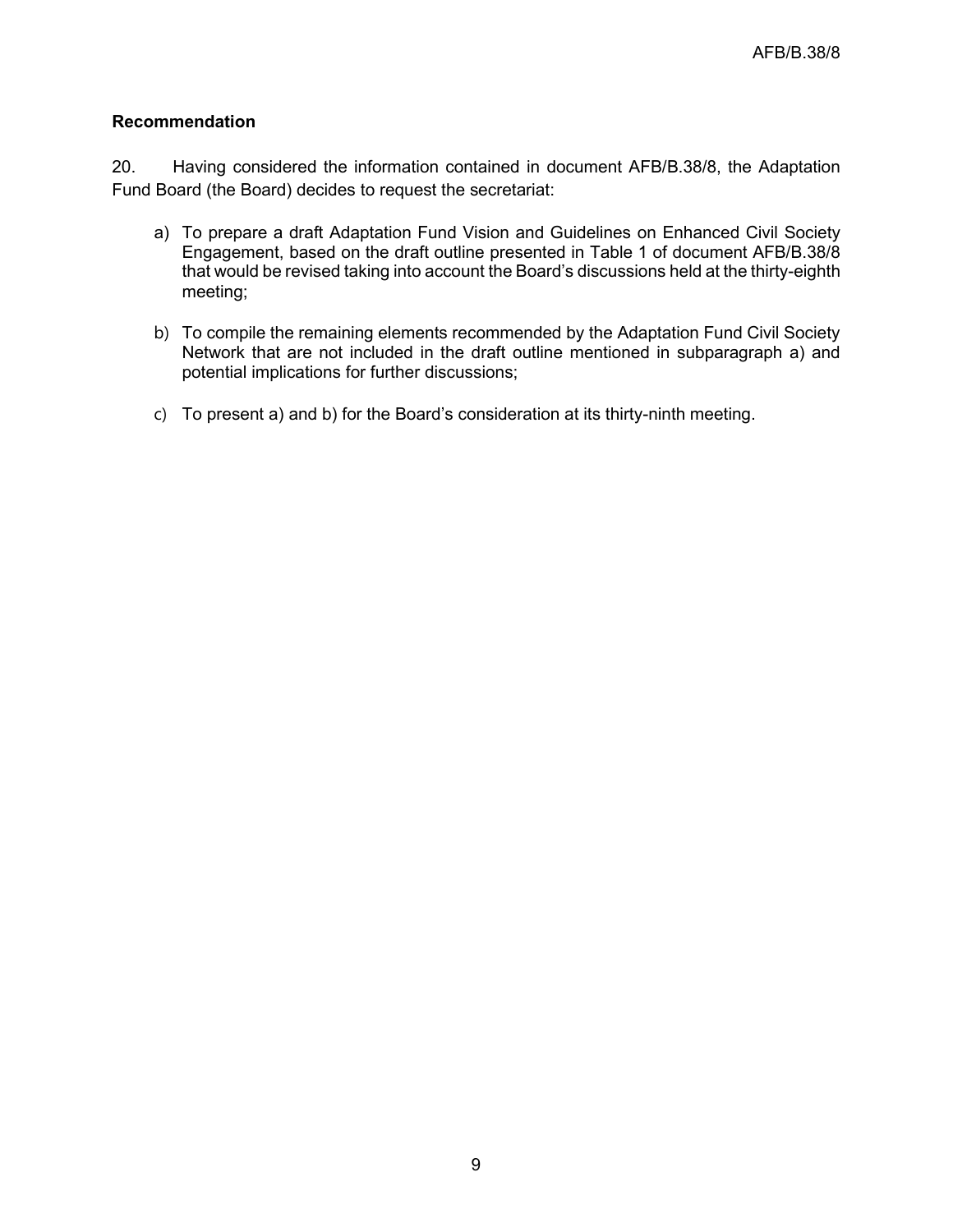| Recommendation                                                                                                                                                                               | Survey           | Survey results                                   | Relevant existing policies and practices of the Adaptation                                                                                                                                                                                                                                                                                                                                                                                                                                                                                                                           |
|----------------------------------------------------------------------------------------------------------------------------------------------------------------------------------------------|------------------|--------------------------------------------------|--------------------------------------------------------------------------------------------------------------------------------------------------------------------------------------------------------------------------------------------------------------------------------------------------------------------------------------------------------------------------------------------------------------------------------------------------------------------------------------------------------------------------------------------------------------------------------------|
|                                                                                                                                                                                              | number           |                                                  | Fund                                                                                                                                                                                                                                                                                                                                                                                                                                                                                                                                                                                 |
| 1. Enhanced collaboration with civil society                                                                                                                                                 |                  |                                                  |                                                                                                                                                                                                                                                                                                                                                                                                                                                                                                                                                                                      |
| Creating a dedicated section related to the<br>a)<br>Fund's engagement with civil society on the<br>Fund's website                                                                           | 1.1              | Yes: 16, No: 1, Neither: 1<br>[Majority support] | The secretariat estimates that little cost incurs when the<br>participation of civil society members in the readiness events<br>is online. Travel costs would incur for the Fund, however, if                                                                                                                                                                                                                                                                                                                                                                                        |
| Allowing more active contribution of civil<br>b)<br>society and other stakeholders to the process of<br>reviewing the existing and emerging policies<br>and procedures of the Fund           | 1.3              | Yes: 15, No: 2, Neither: 1<br>[Majority support] | they would participate in the workshops in person and the<br>Board decides to bear the costs. Having reviewed the existing<br>Fund's policies and guidelines, none of them restricts the<br>implementation of the listed three items.                                                                                                                                                                                                                                                                                                                                                |
| Inviting a civil society member to the Fund's<br>C)<br>readiness workshop and including a session<br>dedicated to civil society engagement in the<br>Fund's readiness workshops and webinars | $1.5$ and<br>1.6 | Yes: 17, No: 0, Neither: 1<br>[Majority support] |                                                                                                                                                                                                                                                                                                                                                                                                                                                                                                                                                                                      |
| 2. Recording and archiving of the Board meetings<br>on the Fund's website                                                                                                                    | 2.1              | Yes: 7, No: 8, Neither: 2<br>[Divided opinion]   | The Fund has no policy or guidelines that restricts the<br>publication of the recordings and archiving of the Board<br>meetings. The GEF posts recordings of its council meetings<br>online as its practice and there is no governing policy for that.<br>On the other hand, the GCF makes available recordings of the<br>board meetings online according to the rules that set out in<br>the Information Disclosure Policy of the Green Climate Fund.<br>The Board may wish to implement this recommended item as<br>a new practice for the Fund. There might be cost implications. |

# **Annex I: Overview of survey results and relevant AF policies and practices**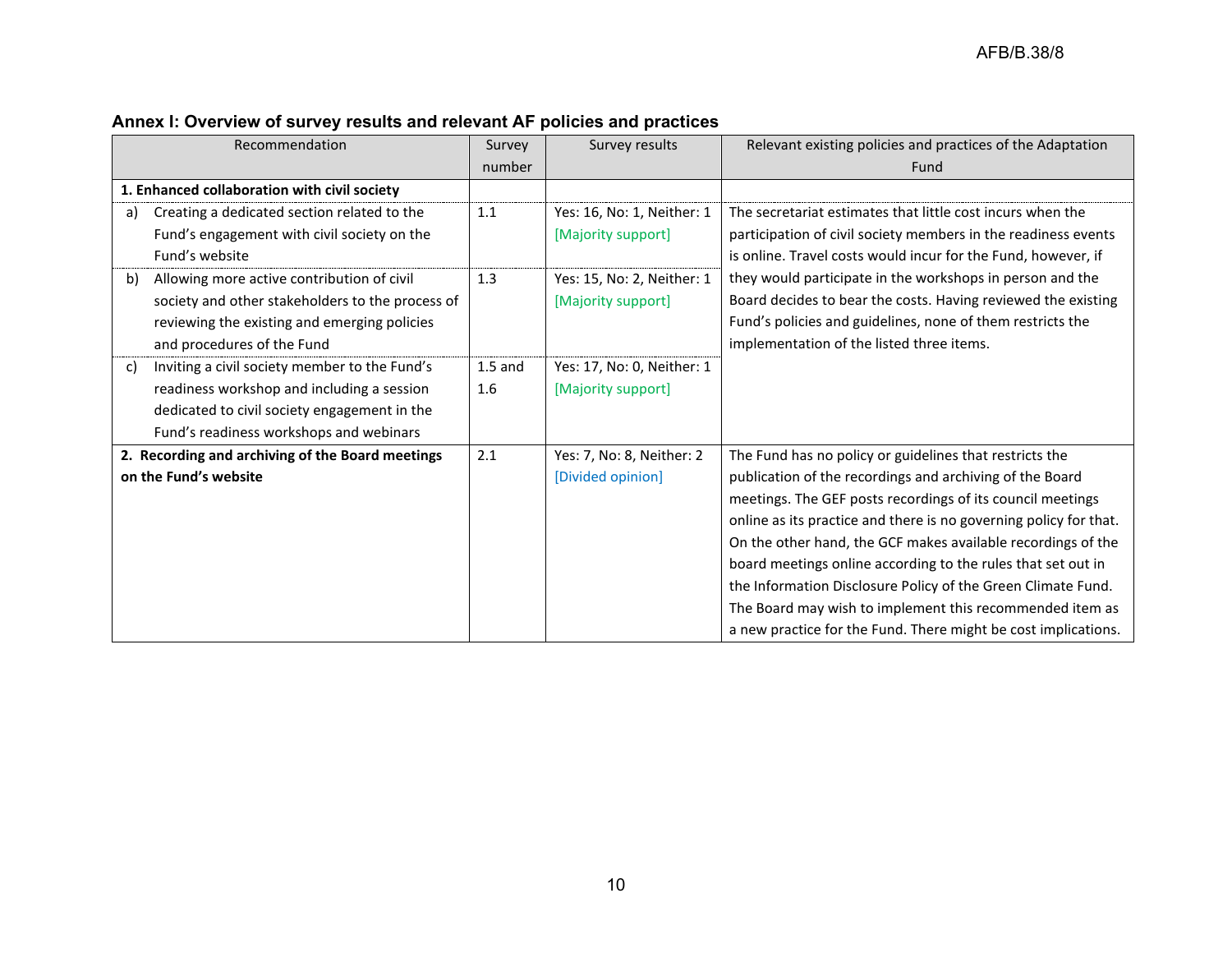| Recommendation                                    | Survey | Survey results             | Relevant existing policies and practices of the Adaptation     |  |
|---------------------------------------------------|--------|----------------------------|----------------------------------------------------------------|--|
|                                                   | number |                            | Fund                                                           |  |
| 3. More explicit disclosure of reasons for closed | 3.1    | Yes: 10, No: 6, Neither: 2 | The Rules of Procedure of the Board (RoP) and the Open         |  |
| sessions                                          |        | [Majority support]         | Information Policy of the Fund allows the Board not to         |  |
|                                                   |        |                            | disclose information on an exceptional basis when there is a   |  |
|                                                   |        |                            | compelling reason for confidentiality. The RoP indicates that  |  |
|                                                   |        |                            | information obtained from Adaptation Fund project              |  |
|                                                   |        |                            | participants marked as proprietary and/or confidential shall   |  |
|                                                   |        |                            | not be disclosed without the written consent of the provider   |  |
|                                                   |        |                            | of the information, except as required by national law. The    |  |
|                                                   |        |                            | Open Information policy defines five main criteria for such    |  |
|                                                   |        |                            | exceptions. However, the policy does not specifically require  |  |
|                                                   |        |                            | nor prohibit the Board to disclose reasons for closed sessions |  |
|                                                   |        |                            | to observers (paragraphs 2 and 3).                             |  |
|                                                   |        |                            |                                                                |  |
|                                                   |        |                            | As it is mentioned in the Board survey, "AF NGO Network        |  |
|                                                   |        |                            | shared their concerns that recent board meetings have held     |  |
|                                                   |        |                            | the increasing number of closed sessions which would impair    |  |
|                                                   |        |                            | the transparency of the Fund." Although the Board has          |  |
|                                                   |        |                            | disclosed reasons for closed session, more explicit or clear   |  |
|                                                   |        |                            | disclosure of reasons for closed sessions to observers would   |  |
|                                                   |        |                            | help the participants of the meeting understand the rationale  |  |
|                                                   |        |                            | behind and the need of the closed session while it helps the   |  |
|                                                   |        |                            | Board to reaffirm the need of the closed sessions possibly     |  |
|                                                   |        |                            | increasing the legitimacy of the closed sessions.              |  |
| 4. Active civil society observers and observer    |        |                            |                                                                |  |
| accreditation process                             |        |                            |                                                                |  |
| Elected active civil society observers to<br>a)   |        |                            | The Fund's Open Information Policy sets out the following for  |  |
| intervene on agenda item of the meetings and      |        |                            | deliberative information (paragraph 9): "Therefore, while the  |  |
| to attend closed meetings                         |        |                            | Fund makes publicly available the decisions, results, and      |  |
| Establishing the status of the elected active     | 4.1    | Yes: 7, No: 9, Neither: 2  | agreements that result from its deliberative processes, the    |  |
| civil society observers                           |        | [Divided opinion]          | proceedings are held in closed sessions for the following      |  |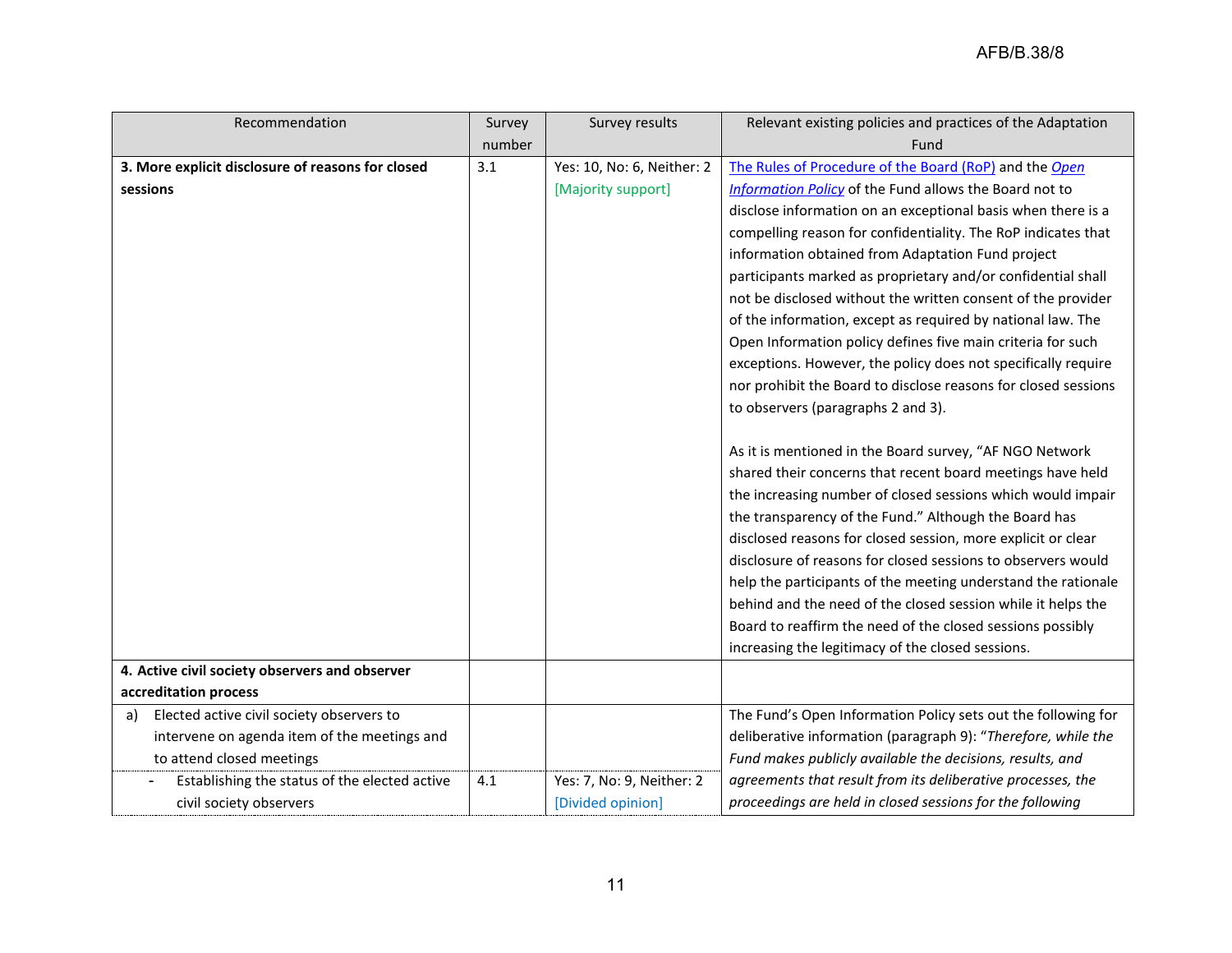| Recommendation                                 | Survey | Survey results             | Relevant existing policies and practices of the Adaptation                                                             |
|------------------------------------------------|--------|----------------------------|------------------------------------------------------------------------------------------------------------------------|
|                                                | number |                            | Fund                                                                                                                   |
| Allowing the active civil society observers to | 4.2    | Yes: 2, No: 10, Neither: 3 | bodies: the Accreditation Panel, Ethics and Finance                                                                    |
| attend closed meetings                         |        | [Majority opposition]      | Committee, and Project and Programme Review Committee."                                                                |
| Allocation of travel budgets for the active    | 4.3    | Yes: 3, No: 9, Neither: 2  |                                                                                                                        |
| civil society observers to participate in the  |        | [Majority opposition]      | The Board's Rules of procedure include rules concerning the                                                            |
| Board meetings                                 |        |                            | participation of observers in the proceedings of the Board in                                                          |
|                                                |        |                            | paragraphs 33 and 34.                                                                                                  |
|                                                |        |                            |                                                                                                                        |
|                                                |        |                            | "33. Observers may, upon the invitation of the Chair and if                                                            |
|                                                |        |                            | there is no objection from any of the members present,                                                                 |
|                                                |        |                            | participate without the right to vote in the proceedings of<br>any meeting in matters of direct concern to the body or |
|                                                |        |                            | agency, which they represent.                                                                                          |
|                                                |        |                            |                                                                                                                        |
|                                                |        |                            | 34. Observers may, upon invitation of the Chair and if there                                                           |
|                                                |        |                            | is no objection from the members present, make                                                                         |
|                                                |        |                            | presentations relating to matters under consideration by the                                                           |
|                                                |        |                            | Board."                                                                                                                |
|                                                |        |                            |                                                                                                                        |
|                                                |        |                            | "XVIII. AMENDMENTS TO RULES OF PROCEDURE                                                                               |
|                                                |        |                            | 64. These rules of procedure may be amended according to                                                               |
|                                                |        |                            | paragraphs 44-51 above and, to be effective, must be                                                                   |
|                                                |        |                            | formally approved by the CMP."                                                                                         |
|                                                |        |                            |                                                                                                                        |
|                                                |        |                            | If the Board would like to invite active civil society observers                                                       |
|                                                |        |                            | to all the meetings including closed sessions, the Board would                                                         |
|                                                |        |                            | need to amend the Open Information Policy and the Rules of                                                             |
|                                                |        |                            | Procedure which requires a formal approval of the Conference                                                           |
|                                                |        |                            | of Parties serving as the meeting of the Parties to the Kyoto                                                          |
|                                                |        |                            | Protocol (CMP) and/or Conference of Parties serving as the                                                             |
|                                                |        |                            | meeting of the Parties to the Paris Agreement (CMA).                                                                   |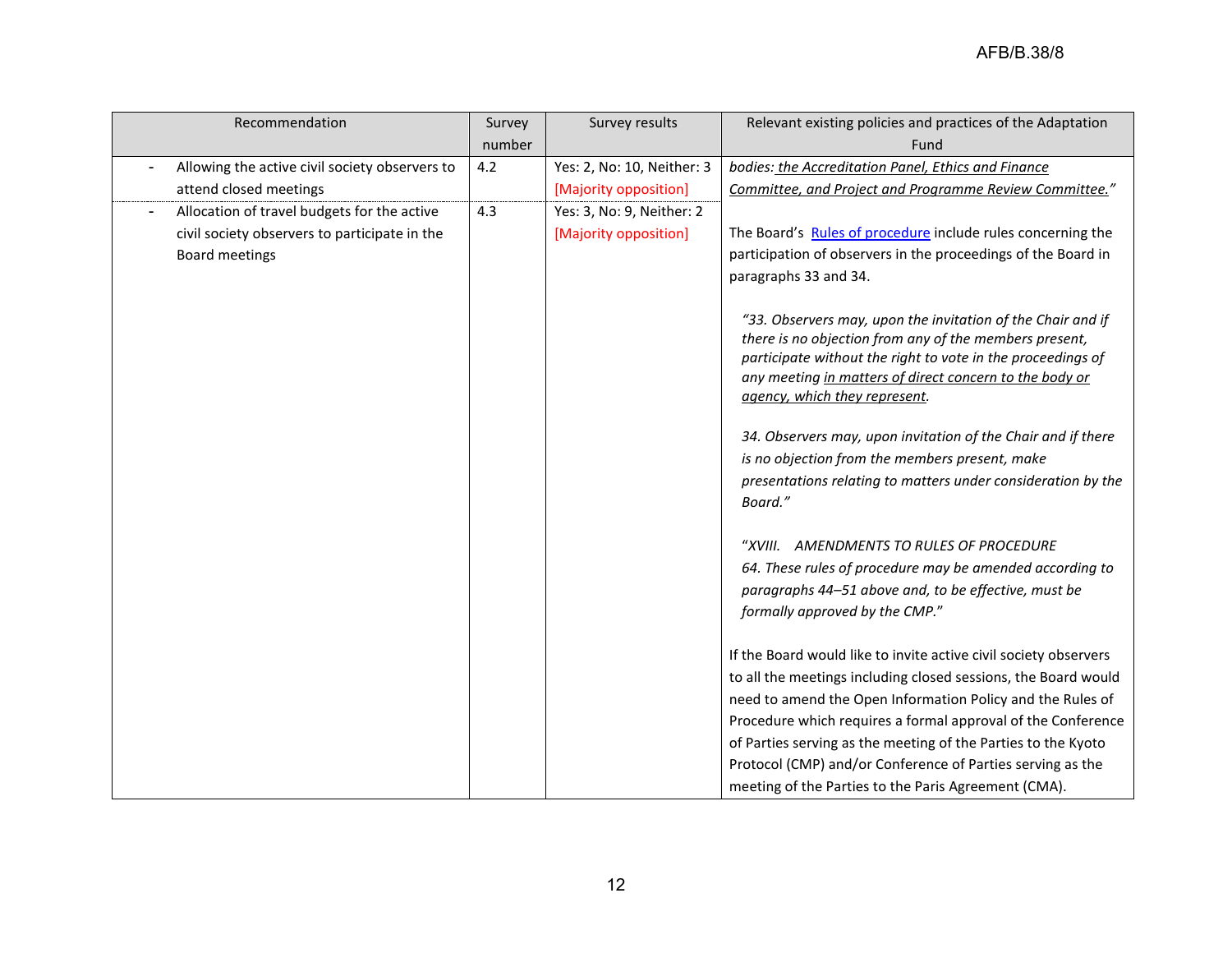| Recommendation                                      | Survey | Survey results             | Relevant existing policies and practices of the Adaptation       |
|-----------------------------------------------------|--------|----------------------------|------------------------------------------------------------------|
|                                                     | number |                            | Fund                                                             |
| b) Establishing the Fund's own observer             | 4.5    | Yes: 4, No: 5, Neither: 8  | According to the Rules of Procedure, paragraph 31, observers     |
| accreditation process                               |        | [Divided opinion]          | are, in principle, representatives of UNFCCC Parties, the        |
|                                                     |        |                            | UNFCCC secretariat and UNFCCC accredited observers. Under        |
|                                                     |        |                            | this rule, the Fund has allowed observers only from              |
|                                                     |        |                            | organizations in the list of the UNFCCC accredited observers.    |
|                                                     |        |                            | However, as paragraph 31 reads "Except where otherwise           |
|                                                     |        |                            | decided by the Board", it leaves the Board discretion to         |
|                                                     |        |                            | change or expand the composition of the observers for its        |
|                                                     |        |                            | meetings, however, this requires further analysis on whether     |
|                                                     |        |                            | and how this can be implemented.                                 |
| 5. Summary of project proposals in the respective   |        |                            |                                                                  |
| countries' official languages and country-specific  |        |                            |                                                                  |
| project information                                 |        |                            |                                                                  |
| a) Summary of project proposals in the respective   | 5.1    | Yes: 9, No: 6, Neither 2   | The Fund has been instructing implementing entities to use       |
| countries' official languages                       |        | [Majority support]         | templates for project proposals and project concepts             |
|                                                     |        |                            | amended in October 2017 for their submissions, and               |
|                                                     |        |                            | amendments to the templates require Board approval. The          |
|                                                     |        |                            | Board may wish to add a section for the summary of the           |
|                                                     |        |                            | proposal in the respective countries' official languages to the  |
|                                                     |        |                            | templates when amending the project proposal template(s).        |
| b) Provision of country-specific information on the | 5.3    | Yes: 13, No: 4, Neither: 1 | There is no prescription related to the structure of the Fund's  |
| Fund's website                                      |        | [Majority support]         | public website, under the Fund's existing policies including the |
|                                                     |        |                            | Rules of Procedure and the Open Information Policy. The          |
|                                                     |        |                            | secretariat has designed and developed it by its own initiative. |
|                                                     |        |                            | To make available country-specific information on the Fund's     |
|                                                     |        |                            | website, a drastic change in its structure would be required,    |
|                                                     |        |                            | which is a relatively big project for the Fund. If the Board     |
|                                                     |        |                            | deems this change beneficial and necessary, it may wish to       |
|                                                     |        |                            | request the secretariat to implement this item.                  |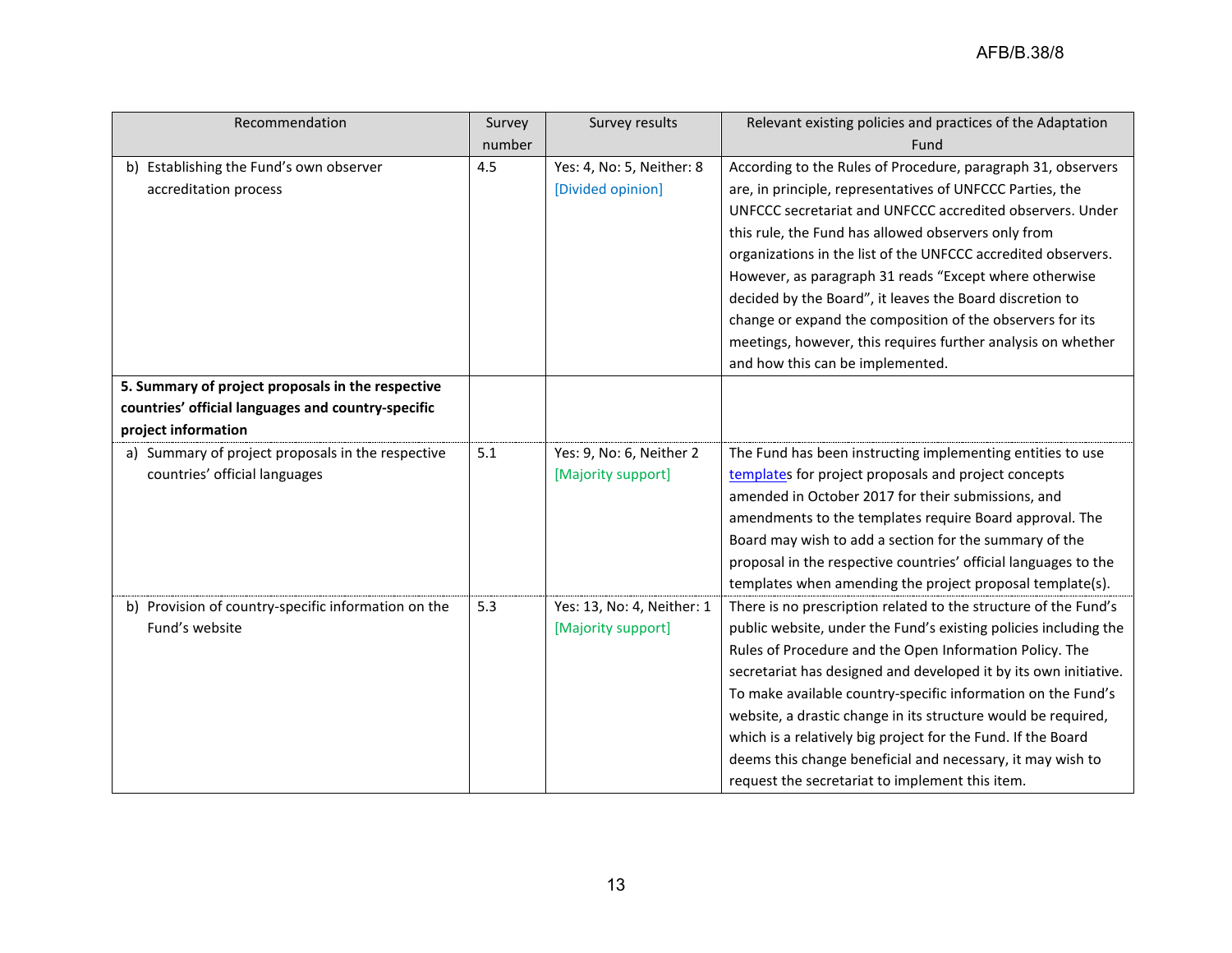| Recommendation                                  | Survey | Survey results                                     | Relevant existing policies and practices of the Adaptation                                                                                                                                                                                                                                                                                                                                                                                                                                                                                                                                                                                                                                                                                                  |
|-------------------------------------------------|--------|----------------------------------------------------|-------------------------------------------------------------------------------------------------------------------------------------------------------------------------------------------------------------------------------------------------------------------------------------------------------------------------------------------------------------------------------------------------------------------------------------------------------------------------------------------------------------------------------------------------------------------------------------------------------------------------------------------------------------------------------------------------------------------------------------------------------------|
|                                                 | number |                                                    | Fund                                                                                                                                                                                                                                                                                                                                                                                                                                                                                                                                                                                                                                                                                                                                                        |
| 6. Solicitation of stakeholder input on         |        |                                                    |                                                                                                                                                                                                                                                                                                                                                                                                                                                                                                                                                                                                                                                                                                                                                             |
| (re-)accreditation and intersessional decision- |        |                                                    |                                                                                                                                                                                                                                                                                                                                                                                                                                                                                                                                                                                                                                                                                                                                                             |
| making                                          |        |                                                    |                                                                                                                                                                                                                                                                                                                                                                                                                                                                                                                                                                                                                                                                                                                                                             |
| a) (Re-)accreditation                           | 6.1    | Yes: 9, No: 4, Neither: 5<br>[Divided opinion]     | The Open Information Policy in its paragraph 8 under the<br>section of the Exclusions from Disclosure prescribes that the<br>name of the entity as well as all applications and<br>corresponding supporting documentation are kept strictly<br>confidential, as they relate to entities applying for<br>accreditation to the Fund, and these are kept anonymous until<br>an entity has been accredited by the Board". Therefore, the<br>solicitation of stakeholder input to entities on the (re-<br>)accreditation process is not implementable under the current<br>policy.                                                                                                                                                                               |
| b) Intersessional decision-making               | 6.3    | Yes: 4, No: 9, Neither: 4<br>[Majority opposition] | The Rules of Procedure sets out rules on intersessional<br>decisions in paragraphs 56 to 59. The RoP itself does not<br>restrict the solicitation of stakeholder input on intersessional<br>decision-making.<br>All previous intersessional decisions have been posted on the<br>public website, including approvals of projects, concepts and<br>grants for the intersessional review cycles. Submitted<br>proposals have been published on the website for public<br>comments during project review cycles. Other intersessional<br>decisions include the approval of project extension and<br>changes as well as (re-)accreditation of implementing entities,<br>all of which are processed according to the standard criteria<br>approved by the Board. |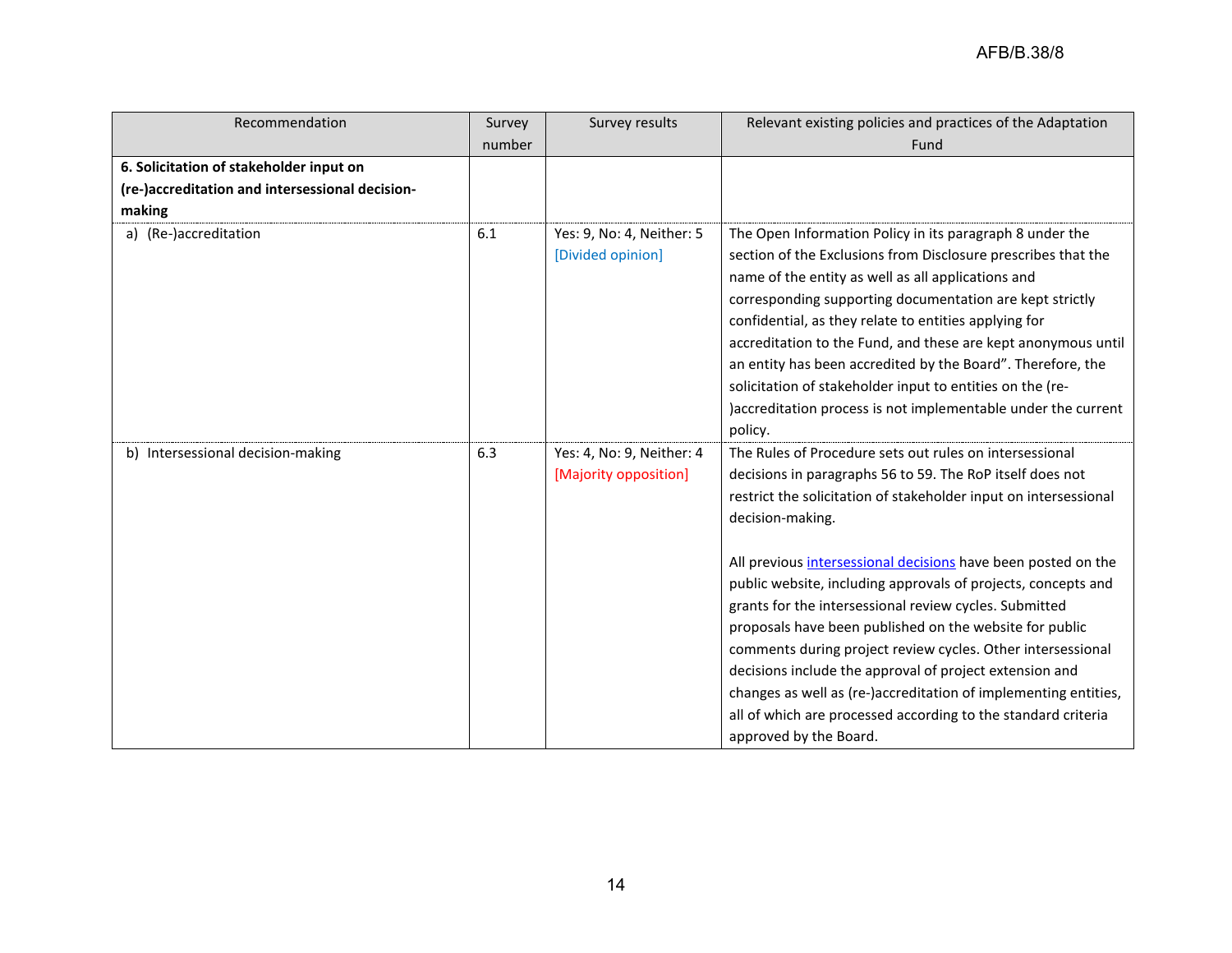| Recommendation                                     | Survey | Survey results             | Relevant existing policies and practices of the Adaptation      |
|----------------------------------------------------|--------|----------------------------|-----------------------------------------------------------------|
|                                                    | number |                            | Fund                                                            |
| 7. Definition of civil society and Policy on civil |        |                            |                                                                 |
| society engagement                                 |        |                            |                                                                 |
| Definition of civil society<br>a)                  |        |                            | The Fund does not have a formal policy and/or definition of     |
| Developing a definition of civil society           | 7.1    | Yes: 5, No: 8, Neither: 5  | civil society that could be applied when considering options to |
|                                                    |        | [Divided opinion]          | enhance civil society participation and engagement in the       |
| Engaging with other stakeholders such as           | 7.3    | Yes: 10, No: 2, Neither: 6 | work of the Board.                                              |
| private sector                                     |        | [Majority support]         |                                                                 |
| b) Policy on civil society engagement              |        |                            | Relevant provisions for civil society engagement in the work of |
| Developing a policy or guidelines on its           | 7.6    | Yes: 8, No: 4, Neither: 5  | the Board are included in the Rules of Procedure and the        |
| engagement with civil society                      |        | [Divided opinion]          | Open Information Policy. Regarding "observers", the Rules of    |
| Taking a decision on individual                    | 7.7    | Yes: 12, No:1, Neither: 4  | Procedure state that "[e]xcept where otherwise decided by       |
| recommendations from civil society without         |        | [Majority support]         | the Board, meetings shall be open for attendance, as            |
| developing a dedicated policy or guidelines        |        |                            | observers, to representatives of UNFCCC Parties, the UNFCCC     |
| on its engagement with civil society               |        |                            | secretariat and UNFCCC accredited observers" (paragraph 31).    |
|                                                    |        |                            |                                                                 |
|                                                    |        |                            | On the project/programme level, the Fund's Environmental        |
|                                                    |        |                            | and Social Policy (amended in March 2016) and Gender Policy     |
|                                                    |        |                            | and Action Plan (amended in March 2021) apply the broader       |
|                                                    |        |                            | term "stakeholders" requiring informed participation and        |
|                                                    |        |                            | consultation of stakeholders in project formulation and         |
|                                                    |        |                            | implementation (ESP paragraph 10 and GP paragraph 17).          |
|                                                    |        |                            |                                                                 |
|                                                    |        |                            | Both the GEF and GCF define certain terms such as "civil        |
|                                                    |        |                            | society" or "civil society organizations" for the purpose of    |
|                                                    |        |                            | their engagement policies and procedures.                       |
|                                                    |        |                            |                                                                 |
|                                                    |        |                            | The Board may wish to consider further clarifying and defining  |
|                                                    |        |                            | civil society and possibly other relevant stakeholders to be    |
|                                                    |        |                            | engaged in work of the Board and the Fund and/ or further       |
|                                                    |        |                            | clarify arrangements in a dedicated policy or guidelines.       |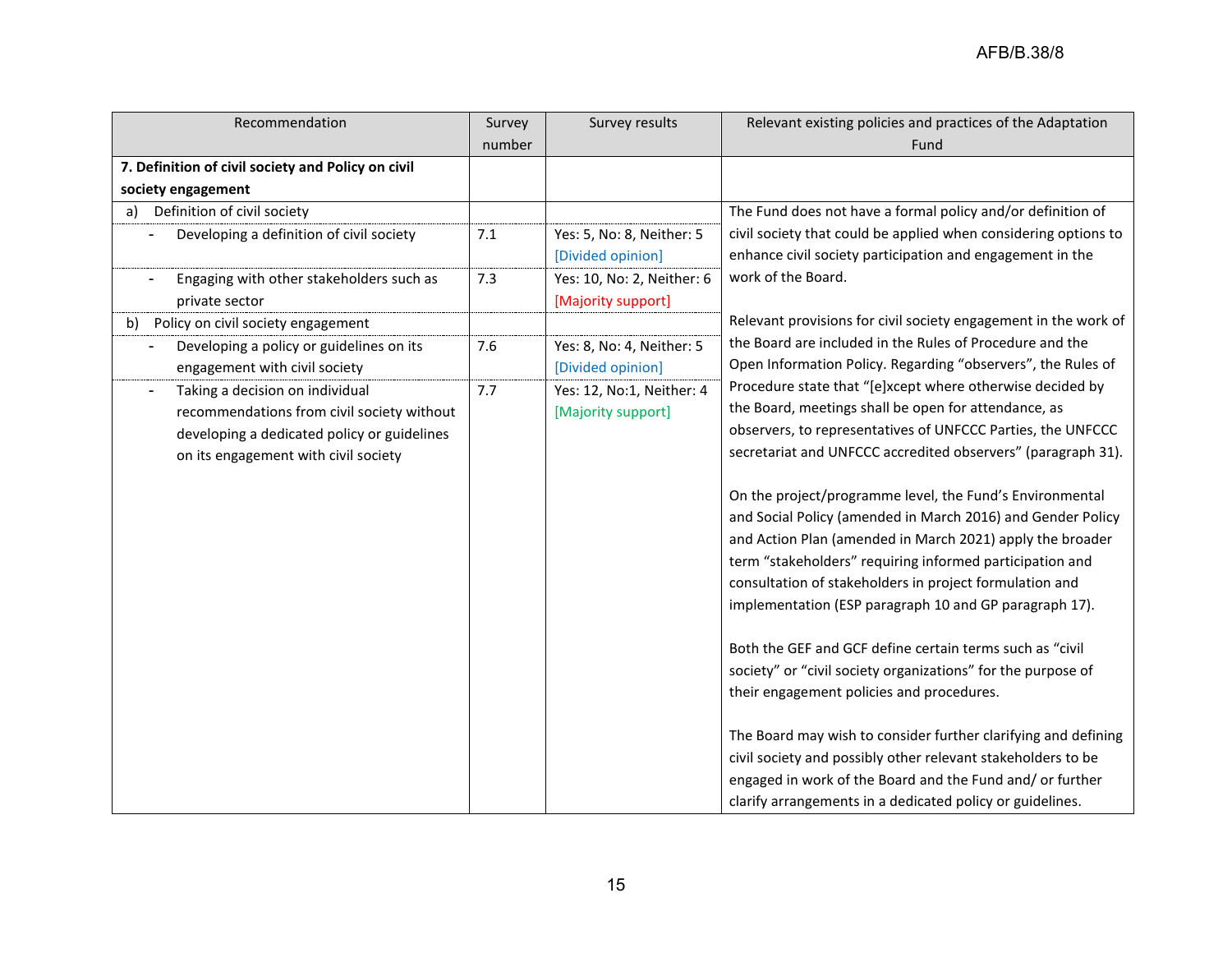|                       | <b>GEF</b>                           | <b>GCF</b>                           | <b>CIFs</b>                                         | <b>Adaptation Fund</b>    |
|-----------------------|--------------------------------------|--------------------------------------|-----------------------------------------------------|---------------------------|
| Main policy on civil  | <b>Updated Vision to Enhance</b>     | Guidelines relating to the           | <b>Guidelines</b><br>for<br><b>Inviting</b>         | None                      |
| society engagement    | <b>Civil Society Engagement</b>      | participation,<br><b>Observer</b>    | <b>Representatives</b><br><b>of</b><br><b>Civil</b> |                           |
| (GEF) or guidelines   | with the GEF                         | of Observer<br>accreditation         | <b>Society to Observe Meetings</b>                  |                           |
| setting out rules for | the updated vision<br>$\overline{a}$ | organizations<br>and                 | the CIF Trust Fund<br><b>of</b>                     |                           |
| observer              | statement.<br>and                    | participation<br><b>of</b><br>active | <b>Committees</b>                                   |                           |
| participation in the  | principles<br>and                    | <b>Observers</b>                     | <b>Rules</b><br>around<br>the                       |                           |
| meetings (GCF and     | objectives                           | registration<br>and                  | active observers in the                             |                           |
| CIFs)                 | engagement<br>at                     | of<br>participation                  | committee meetings                                  |                           |
|                       | national and regional                | observers,                           |                                                     |                           |
|                       | levels.<br>Council                   | accreditation<br>of                  | Overview of the CIF -                               |                           |
|                       | Meeting participation,               | observer                             | <b>Information for Observers:</b>                   |                           |
|                       | consultations<br>in                  | organizations,<br>and                | <b>CIF</b><br><b>Governance</b><br>and              |                           |
|                       | preparation for Council              | and<br>process                       | <b>Programming Information</b>                      |                           |
|                       | Meetings, participation              | guidelines<br>for                    | - Compilation of the rules                          |                           |
|                       | in GEF Assembly and                  | participation of active              | and information that are                            |                           |
|                       | Replenishment                        | observers                            | useful<br>for<br>the<br>active                      |                           |
|                       | meetings,<br>and                     |                                      | but<br>observers<br>are                             |                           |
|                       | activities to strengthen             |                                      | scattered in the different                          |                           |
|                       | their capacity (rules                |                                      | policy documents.                                   |                           |
|                       | CSO<br>around                        |                                      |                                                     |                           |
|                       | representatives)                     |                                      |                                                     |                           |
| Other instruments     | Rules of Procedure for the           | <b>Rules of Procedure</b>            | <b>Governance Frameworks for</b>                    | <b>Rules of Procedure</b> |
| setting out or citing | <b>GEF Council</b>                   | (including)                          | SCF / CTF; and                                      | (including)               |
| rules for civil       | (including)                          | Attendance of <b>active</b>          | Rules of Procedure for                              | Observer participation in |
| society or observer   | Attendance of CSO                    | observers<br>to                      | <b>Meetings of the Trust Fund</b>                   | the Board meetings        |
| participation         | representatives to the               | meetings of the Board,               | <b>Committee of SCF /CTF</b>                        |                           |
|                       | proceedings of the                   | other than executive                 | (including)                                         |                           |
|                       | <b>Board</b>                         | sessions                             | Attendance<br>of<br>civil                           |                           |
|                       |                                      |                                      | society                                             |                           |
|                       |                                      |                                      | representatives to the                              |                           |
|                       |                                      |                                      | committee<br>meetings                               |                           |
|                       |                                      |                                      | and the<br>partnership                              |                           |
|                       |                                      |                                      | forum                                               |                           |

# **Annex II. Overview of multilateral climate funds' policies and guidelines related to civil society engagement**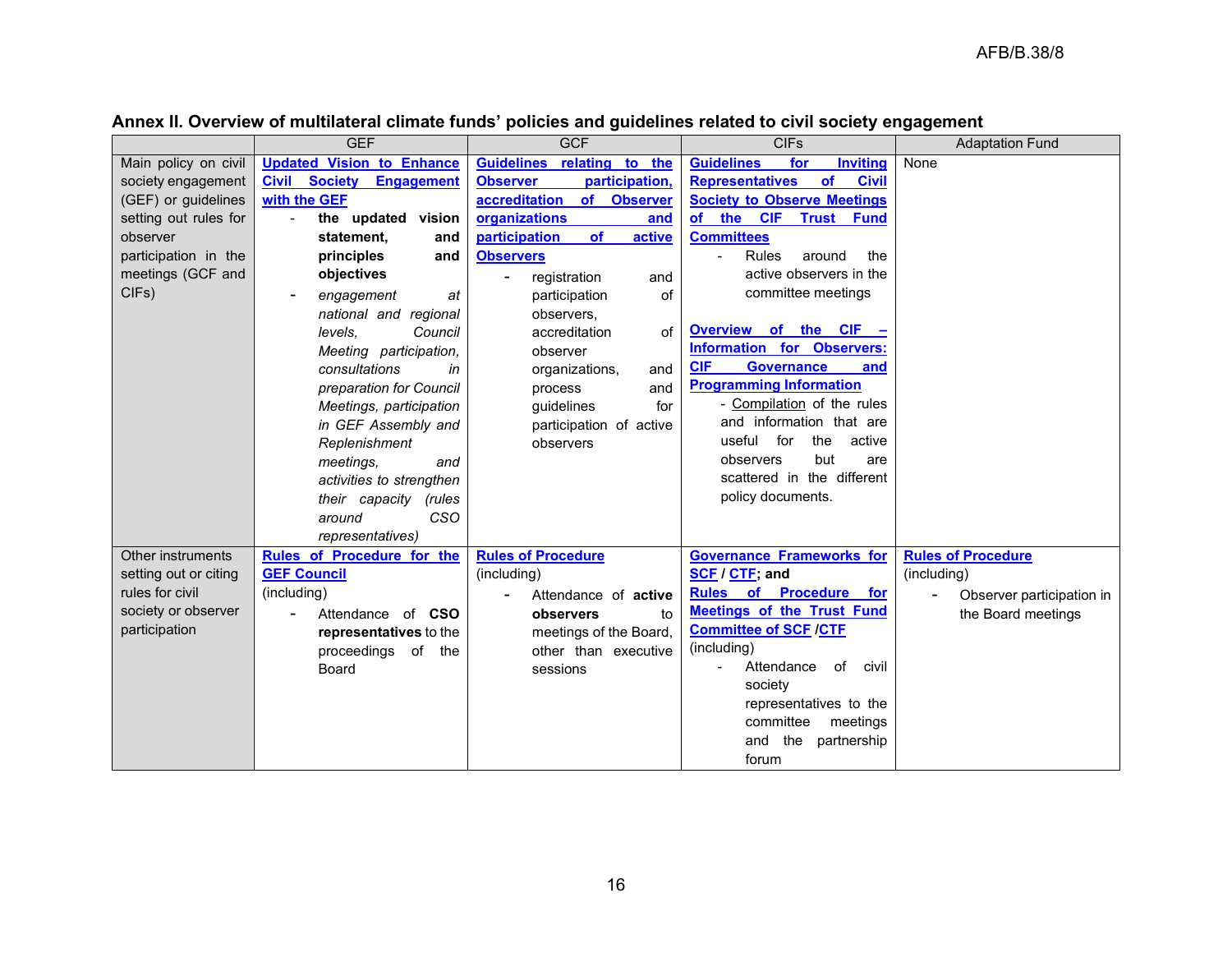<span id="page-16-0"></span>

|                       | <b>GEF</b>                                 | <b>GCF</b>                             | <b>CIFs</b>                                         | <b>Adaptation Fund</b>                             |  |
|-----------------------|--------------------------------------------|----------------------------------------|-----------------------------------------------------|----------------------------------------------------|--|
| instruments<br>Other  | <b>Policy</b><br><b>Stakeholder</b><br>on  | <b>Governing Instrument</b>            | <b>Governance Frameworks for</b>                    | <b>Operational</b><br><b>Policy</b><br>and         |  |
| setting out or citing | <b>Engagement</b>                          |                                        | <b>SCF/CTF</b>                                      | <b>Guidelines</b>                                  |  |
| stakeholder           | mandatory<br>$\blacksquare$                | <b>Sustainability guidance note:</b>   | (including)                                         | (including)                                        |  |
| engagement            | requirements<br>for                        | <b>Designing</b><br>and<br>ensuring    | Making<br>$\blacksquare$                            | Provision of facilities that                       |  |
|                       | overall<br>stakeholder                     | stakeholder<br>meaningful              | recommendations<br>in                               | will enable interested                             |  |
|                       | engagement                                 | GCF-<br>engagement<br>on               | consultation with key                               | stakeholders to publicly                           |  |
|                       | throughout the GEF                         | financed projects                      | stakeholders, on the                                | submit comments about                              |  |
|                       | project<br>cycle,                          |                                        | scope and objectives                                | proposals $^5$                                     |  |
|                       | knowledge<br>sharing                       | <b>Guidelines</b><br>for<br>enhanced   | <b>SCF</b><br>Programs<br>of                        |                                                    |  |
|                       | with stakeholders, and                     | ownership<br>country<br>and            | to<br>proposed<br>be                                |                                                    |  |
|                       | stakeholder                                | country drivenness                     | established                                         |                                                    |  |
|                       | engagement in GEF                          |                                        | of Procedure<br><b>Rules</b><br>for                 |                                                    |  |
|                       | policies,<br>guidelines                    | (including)                            | <b>Meetings of the Trust Fund</b>                   |                                                    |  |
|                       | and strategy                               | Stakeholder input and                  | <b>Committee of SCF/CTF</b>                         |                                                    |  |
|                       |                                            | participation                          | Attendance<br>of                                    |                                                    |  |
|                       |                                            |                                        | stakeholders to<br>the                              |                                                    |  |
|                       |                                            |                                        | partnership forum                                   |                                                    |  |
| Information access    | <b>Policy</b><br><b>Access</b><br>on<br>to | <b>Information Disclosure Policy</b>   | <b>Disclosure</b><br><b>Note</b><br>on<br><b>of</b> | <b>Information</b><br><b>Policy</b><br><b>Open</b> |  |
| and disclosure        | <b>Information</b>                         | of the Green Climate Fund              | <b>Documents</b><br>for<br><b>Prepared</b>          | (Adopted in July 2013)                             |  |
|                       | principles<br>and                          | (including)                            | Purposes of the<br><b>Climate</b>                   | (including)                                        |  |
|                       | mandatory                                  | video recordings of<br>$\blacksquare$  | <b>Investment Funds</b>                             | Fund's commitment to<br>$\overline{a}$             |  |
|                       | requirements for the                       | meetings of the Board                  | (including)                                         | to<br>open<br>access                               |  |
|                       | public accessibility of                    | soliciting public input                | <b>Documents</b><br>to<br>be<br>$\blacksquare$      | information<br>and                                 |  |
|                       | <b>Council Information</b>                 | for certain policies and               | disclosed                                           | transparency                                       |  |
|                       |                                            | under<br>strategies                    | Application of World                                | Exclusion<br>from                                  |  |
|                       |                                            | discussion<br>by<br>the                | Policy<br>Bank<br>on                                | disclosure<br>(Five                                |  |
|                       |                                            | Board                                  | <b>Disclosure</b><br>of                             | compelling reasons for                             |  |
|                       |                                            |                                        | Information to the draft                            | confidentiality)                                   |  |
|                       |                                            |                                        | investment                                          |                                                    |  |
|                       |                                            |                                        | plan/strategy                                       |                                                    |  |
| Gender                | <b>Policy on Gender Equality</b>           | <b>Gender Policy</b>                   | <b>Gender Policy</b>                                | <b>Gender Policy and Action Plan of</b>            |  |
|                       |                                            |                                        |                                                     | the Adaptation Fund (amended in                    |  |
|                       |                                            |                                        |                                                     | <b>March 2021)</b>                                 |  |
| Environmental and     | Policy on Environmental<br>and             | <b>Environmental and social policy</b> | None                                                | <b>Environmental and Social Policy</b>             |  |
| social safeguards     | <b>Safeguards</b><br><b>Social</b><br>and  |                                        |                                                     | (Amended<br>in.<br><b>March</b><br>2016.           |  |
|                       | <b>Principles</b>                          |                                        |                                                     | approved in November 2013)                         |  |

<sup>5</sup> Operational Policy and Guidelines, para. 89, p.16